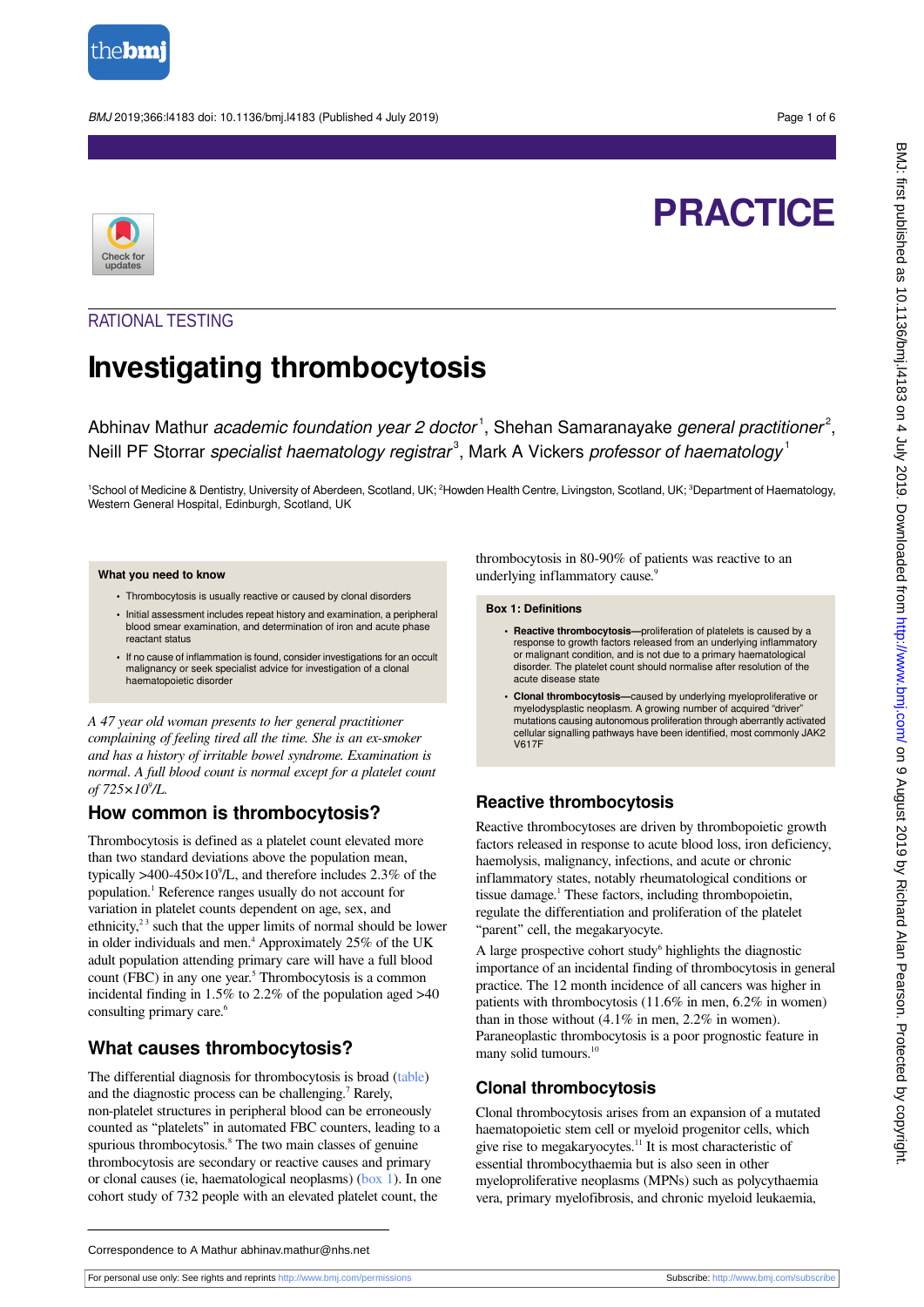and in some myelodysplastic syndromes. Diagnostic criteria exist for  $MPNs^{12}$  and they should be managed in conjunction with a haematologist or other specialist experienced in treating these conditions. Essential thrombocythaemia is associated with a relatively high risk of thrombotic complications, such as stroke and venous thromboembolism.<sup>13</sup> Risk scores based on patient and disease factors can help guide decisions on the use of prophylactic antiplatelet agents or cytoreductive therapies to reduce platelet counts.<sup>7</sup>

## **How to assess a patient with thrombocytosis**

See [fig 1.](#page-4-0)

#### **History and examination**

A thorough history and examination should identify most common reactive causes of thrombocytosis: underlying infection, chronic disease, malignancy, anaemia, previous splenectomy, or recent surgery [\(table\)](#page-3-0). Most patients with clonal thrombocytosis are asymptomatic, but some experience vasomotor symptoms (headaches, visual changes, atypical chest pains, or distal limb pain), bleeding complications (due to acquired von Willebrand factor disease), and thrombotic complications.<sup>14</sup> Constitutional symptoms such as fatigue and pruritus are common in myeloproliferative disorders and can substantially impair quality of life.<sup>15</sup> Hepatosplenomegaly suggests a primary blood disorder. No clear correlation exists between symptoms and platelet counts: while control of the underlying MPN generally leads to the disappearance of vasomotor symptoms,<sup>14</sup> patients with platelet counts  $>1000\times10^9$ /L due to reactive thrombocytoses are usually asymptomatic.<sup>7</sup> Symptoms thus likely reflect underlying qualitative platelet abnormalities seen in MPNs.

#### **Initial investigations**

The British Society for Haematology guidelines for investigating thrombocytosis recommend three initial investigations<sup>7</sup>:

• *Peripheral blood smear—*This is an inexpensive means to confirm genuine thrombocytosis and exclude spurious causes. It may also help differentiate between causes such as acute infection (neutrophilia or "left shift"), iron deficiency (hypochromia or microcytosis, pencil poikilocytosis), hyposplenism (Howell-Jolly bodies), or myelofibrosis (tear drop poikilocytes and a leucoerythroblastic film). Abnormal platelet morphology can be helpful, for example large platelets can be seen in essential thrombocythaemia ([fig 2\)](#page-5-0). An accompanying polycythaemia or leucocytosis (particularly basophilia or eosinophilia) may also suggest a clonal disorder.

• *Acute phase reactants—*Raised inflammatory markers such as c-reactive protein or erythrocyte sedimentation rate support a diagnosis of reactive thrombocytosis, although normal values do not exclude inflammation or malignancy. Similarly, elevated levels do not exclude the possibility of a clonal cause.

• *Iron status—*Iron deficiency anaemia (IDA), causing microcytic anaemia, occurs in around 2% to 5% of adults.<sup>16</sup> It is a potentially treatable cause of reactive thrombocytosis. A low serum ferritin confirms IDA with a specificity close to 100%.<sup>17</sup> Interpretation of iron studies can be complicated by intercurrent inflammation raising ferritin levels; other means of determining iron status may be required.<sup>17</sup> Investigate confirmed IDA and manage according to standard guidelines.<sup>16</sup>

## **What other investigations could be considered? Repeat FBC**

A repeat FBC might be requested according to clinical judgment to check either resolution or persistence of the thrombocytosis. If a reactive cause is suspected at presentation, repeat testing should confirm the thrombocytosis has resolved following appropriate management. No standard definition exists for "persistent thrombocytosis," but for practical purposes it could be thrombocytosis for more than three months from initial assessment. In an Italian cohort of 10 000 asymptomatic individuals, <10% of patients with an initial incidental thrombocytosis had persistently raised platelet counts on repeat testing at eight months.<sup>18</sup> In the same study, only two patients were diagnosed with polycythaemia vera and three patients with essential thrombocythaemia at follow-up.

#### **Investigating for occult malignancy**

In most patients, a comprehensive clinical assessment will identify the underlying cause of any thrombocytosis. However, subclinical disorders may cause a reactive thrombocytosis, potentially facilitating the earlier detection of a serious underlying malignancy. In one prospective study, one third of the 1200 patients under 40 with thrombocytosis subsequently diagnosed with lung or colorectal cancer had no symptoms that met current referral criteria.<sup>6</sup>

In the UK, national guidelines recommend cancer investigations and referrals at a 3% positive predictive value (PPV) threshold, with investigations guided by accompanying symptoms and risk factors.<sup>19</sup> While the PPV of *asymptomatic* thrombocytosis for finding any cancer is not known, subsequent investigation should be based on clinical assessment.<sup>6</sup> Thrombocytosis is associated with increased risk of a malignant diagnosis in various sites (particularly lung, endometrial, gastro-oesophageal, colorectal, renal, and ovarian cancers) but not breast cancer.<sup>2</sup> Current UK guidance recommends that patients ≥40 with thrombocytosis should be considered for a chest radiograph within two weeks (lung cancer), and women ≥55 with thrombocytosis and unexplained vaginal discharge or macroscopic haematuria should be considered for a pelvic ultrasound (endometrial cancer).<sup>18</sup> Clinicians may consider faecal immunochemical testing (colorectal cancer). $^{21}$  Beyond this, there is limited evidence on how to investigate for occult malignancy.<sup>20</sup> While cancer incidence rises with increasing platelet counts,  $6^{22}$  there is no clear cut-off value at which malignancy becomes more likely. Further work is needed before recommendations can be made based on platelet count alone, $722$ and clinical judgment should be used.

### **Specialist haematology investigations**

Specialist investigations are required in patients with persistent unexplained thrombocytosis and in those with thrombotic complications or features of primary haematological disorders. Haematological investigations may include molecular testing for known driver mutations (such as *JAK2 V617F, MPL, BCR-ABL,* and *CALR* mutations*)* and often cytogenetics and bone marrow aspirate and trephine.<sup>7</sup>

## **Outcome**

In our patient, repeat platelet counts remained elevated and no evidence of inflammation or occult solid organ malignancy was identified. Chest radiograph was normal. A diagnosis of essential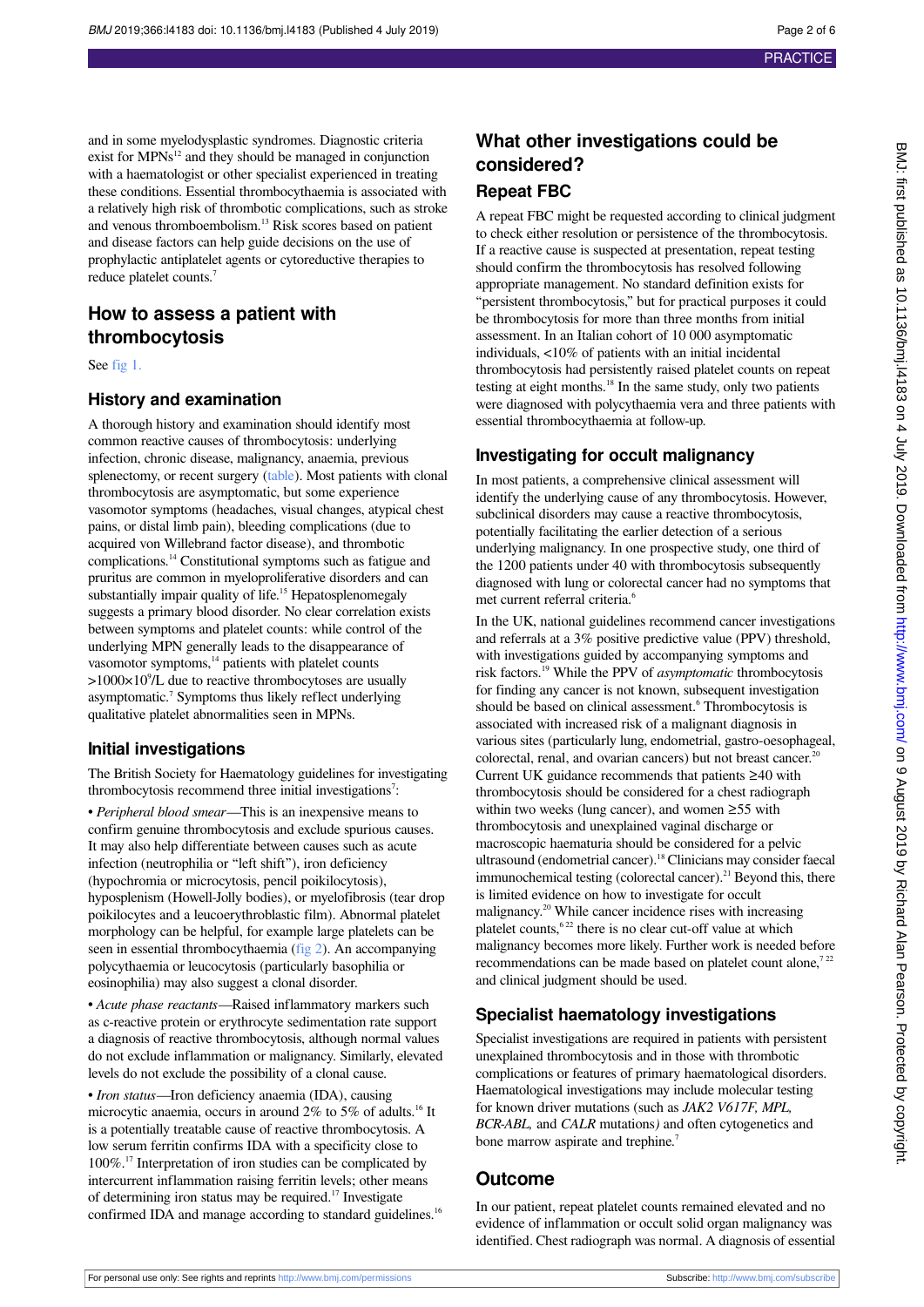thrombocythaemia was made by haematologists based on a persistently elevated platelet count, abnormal bone marrow biopsy, and the presence of a driver *JAK2 V617F* mutation. Owing to her age and platelet count, she was classified as intermediate risk for thrombotic complications.<sup>7</sup> She was started on aspirin and screened for cardiovascular risk factors. Cytoreductive therapy in the form of hydroxycarbamide was not indicated.<sup>7</sup>

#### **How patients were involved in the creation of this article**

The vignette in this article is fictitious. No patients were involved in the creation of this article.

#### **Education into practice**

- **•** What baseline tests are required for investigating an incidental finding of thrombocytosis?
- **•** What other features of a blood count suggest a clonal disorder?
- **•** When might you contact specialist teams for further investigations in patients with thrombocytosis?

#### **How this article was made**

We synthesised specialist national guidelines on assessing and managing thrombocytosis with recent research on investigating incidental platelet counts er of underlying malignancy for the generalist audience. We searched PubMed for relevant articles on "thrombocytosis" and "malignancy"

**Contributors** AM wrote the first draft and all authors reviewed and contributed to the writing of the article.

**Competing interests**The BMJ has judged that there are no disqualifying financial ties to commercial companies. The authors declare the following other interests: none.

Further details of The BMJ policy on financial interests is here: https://www.bmj. com/about-bmj/resources-authors/forms-policies-and-checklists/declarationcompeting-interests

- 1 Schafer AI. Thrombocytosis. N Engl J Med 2004;350:1211-9.
- 10.1056/NEJMra035363 15028825 2 Balduini CL, Noris P. Platelet count and aging. Haematologica 2014;99:953-5. 10.3324/haematol.2014.106260 24881040
- 3 Segal JB, Moliterno AR. Platelet counts differ by sex, ethnicity, and age in the United States. Ann Epidemiol 2006;16:123-30. 10.1016/j.annepidem.2005.06.052 16246584
- 4 Biino G, Santimone I, Minelli C, etal . Age- and sex-related variations in platelet count in Italy: a proposal of reference ranges based on 40987 subjects' data. PLoS One 2013;8:e54289. 10.1371/journal.pone.0054289 23382888
- 5 Hamilton W, Lancashire R, Sharp D, Peters TJ, Cheng KK, Marshall T. The importance of anaemia in diagnosing colorectal cancer: a case-control study using electronic primary care records. Br J Cancer 2008;98:323-7. 10.1038/sj.bjc.6604165 18219289
- 6 Bailey SE, Ukoumunne OC, Shephard EA, Hamilton W. Clinical relevance of thrombocytosis in primary care: a prospective cohort study of cancer incidence using English electronic medical records and cancer registry data. Br J Gen Pract 2017;67:e405-13. 10.3399/bjgp17X691109 28533199
- Harrison CN, Bareford D, Butt N, etal. British Committee for Standards in Haematology Guideline for investigation and management of adults and children presenting with a thrombocytosis. Br J Haematol 2010;149:352-75. 10.1111/j.1365-2141.2010.08122.x 20331456
- 8 Larsen PB, Vikesa J, Friis-Hansen L. EDTA-induced pseudothrombocytosis and citrate‐induced platelet agglutination in a patient with Waldenstrom macroglobulinemia. Clin Case Rep 2017;5:1243-7.
- 9 Griesshammer M, Bangerter M, Sauer T, Wennauer R, Bergmann L, Heimpel H. Aetiology and clinical significance of thrombocytosis: analysis of 732 patients with an elevated platelet count. J Intern Med 1999;245:295-300. 10.1046/j.1365-2796.1999.00452.x 10205592
- 10 Lin RJ, Afshar-Kharghan V, Schafer AI. Paraneoplastic thrombocytosis: the secrets of tumor self-promotion. Blood 2014;124:184-7. 10.1182/blood-2014-03-562538 24868077 11 Spivak JL. Myeloproliferative neoplasms. N Engl J Med 2017;376:2168-81.
- 10.1056/NEJMra1406186 28564565
- 12 Arber DA, Orazi A, Hasserjian R, etal . The 2016 revision to the World Health Organization classification of myeloid neoplasms and acute leukemia. Blood 2016;127:2391-405. 10.1182/blood-2016-03-643544 27069254
- 13 Casini A, Fontana P, Lecompte TP. Thrombotic complications of myeloproliferative neoplasms: risk assessment and risk-guided management. J Thromb Haemost 2013;11:1215-27. 10.1111/jth.12265 23601811
- 14 Fenaux P, Simon M, Caulier MT, Lai JL, Goudemand J, Bauters F. Clinical course of essential thrombocythemia in 147 cases. Cancer 1990;66:549-56. 10.1002/1097-0142(19900801)66:3<549::AID-CNCR2820660324>3.0.CO;2-6 2364366
- 15 Mesa RA, Niblack J, Wadleigh M, etal . The burden of fatigue and quality of life in myeloproliferative disorders (MPDs): an international Internet-based survey of 1179 MPD patients. Cancer 2007;109:68-76. 10.1002/cncr.22365 17123268
- 16 Goddard AF, James MW, McIntyre AS, Scott BBBritish Society of Gastroenterology. Guidelines for the management of iron deficiency anaemia. Gut 2011;60:1309-16. 10.1136/gut.2010.228874 21561874
- 17 Kelly AU, McSorley ST, Patel P, Talwar D. Interpreting iron studies. BMJ 2017;357:j2513. 10.1136/bmj.j2513 28620083
- Ruggeri M, Tosetto A, Frezzato M, Rodeghiero F. The rate of progression to polycythemia vera or essential thrombocythemia in patients with erythrocytosis or thrombocytosis. Ann Intern Med 2003;139:470-5. 10.7326/0003-4819-139-6-200309160-00009 13679323
- 19 NG12 Suspected cancer: recognition and referral. Available at: https://www.nice.org.uk/ guidance/ng12.
- 20 Bailey SE, Ukoumunne OC, Shephard E, Hamilton W. How useful is thrombocytosis in predicting an underlying cancer in primary care? a systematic review. Fam Praction 10.1093/fampra/cmw100 27681942
- 21 Scottish Referral Guidelines for Suspected Cancer. Available at: [http://www.cancerreferral.](http://www.cancerreferral.scot.nhs.uk/) [scot.nhs.uk/](http://www.cancerreferral.scot.nhs.uk/). Accessed April 24, 2019.
- 22 Ankus E, Price SJ, Ukoumunne OC, Hamilton W, Bailey SER. Cancer incidence in patients with a high normal platelet count: a cohort study using primary care data. Fam Pract 2018;35:671-5. 10.1093/fampra/cmy018 29659802

Published by the BMJ Publishing Group Limited. For permission to use (where not already granted under a licence) please go to [http://group.bmj.com/group/rights-licensing/](http://group.bmj.com/group/rights-licensing/permissions) [permissions](http://group.bmj.com/group/rights-licensing/permissions)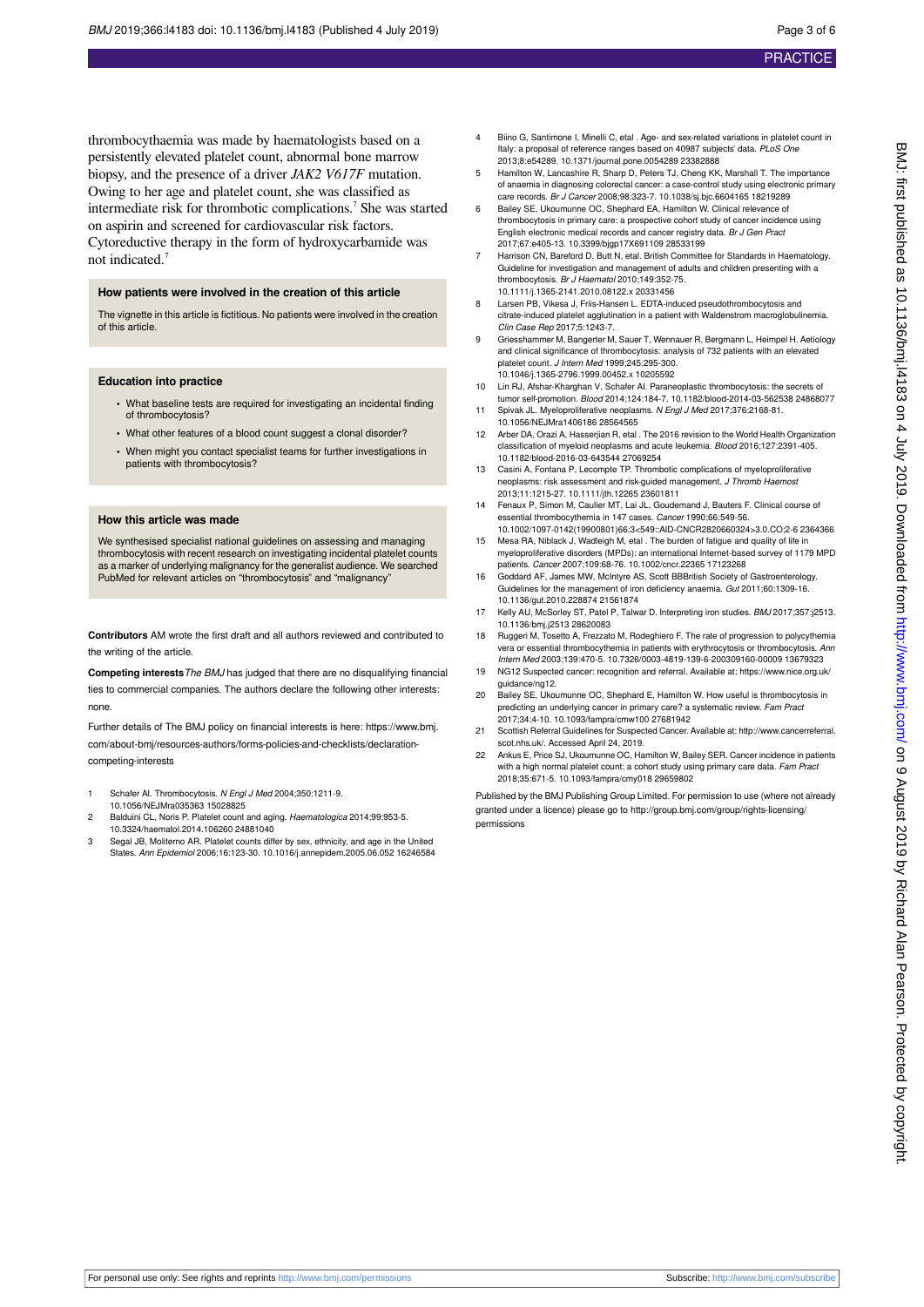## **Table**

#### <span id="page-3-0"></span>**Table 1| Causes of thrombocytosis**

**Reactive thrombocytosis/acute phase responses** Iron deficiency Infection (typically bacterial in adults, less specific and commoner in children)

Rheumatological disorders Inflammation Recent surgery or trauma Malignancy Hyposplenism/ previous splenectomy Others, eg, acute bleeding and drugs Clonal thrombocytosis

Myeloproliferative neoplasms (essential thrombocythaemia, polycythaemia vera, primary myelofibrosis, chronic myeloid leukaemia) Other primary marrow disorders, eg, chronic myelomonocytic leukaemia, myelodysplasia and overlap syndromes

Other causes

Spurious thrombocytosis, eg, red cell abnormalities (microspherocytes, fragments, etc) Hereditary thrombocytosis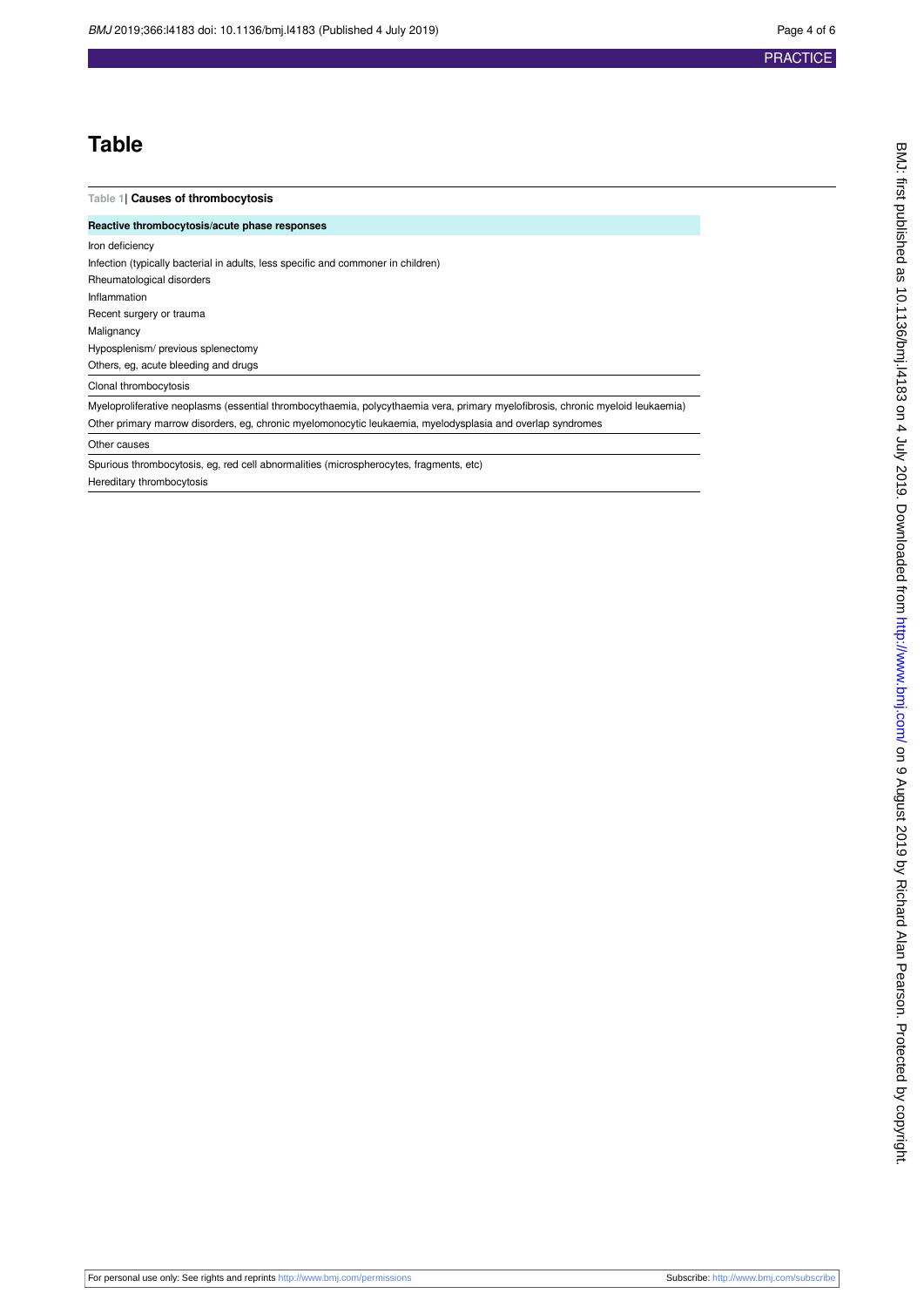## <span id="page-4-0"></span>**Figures**



<sup>1</sup> NICE guideline [NG12] https://www.nice.org.uk/guidance/ng12<br><sup>3</sup> Scottish Referral Guidelines for Suspected Cancer. http://www.cancerreferral.scot.nhs.uk/<br><sup>3</sup> Harrison CN. Bareford D, Butt N, et al. Guideline for invest

**Fig 1** Algorithm for investigating thrombocytosis